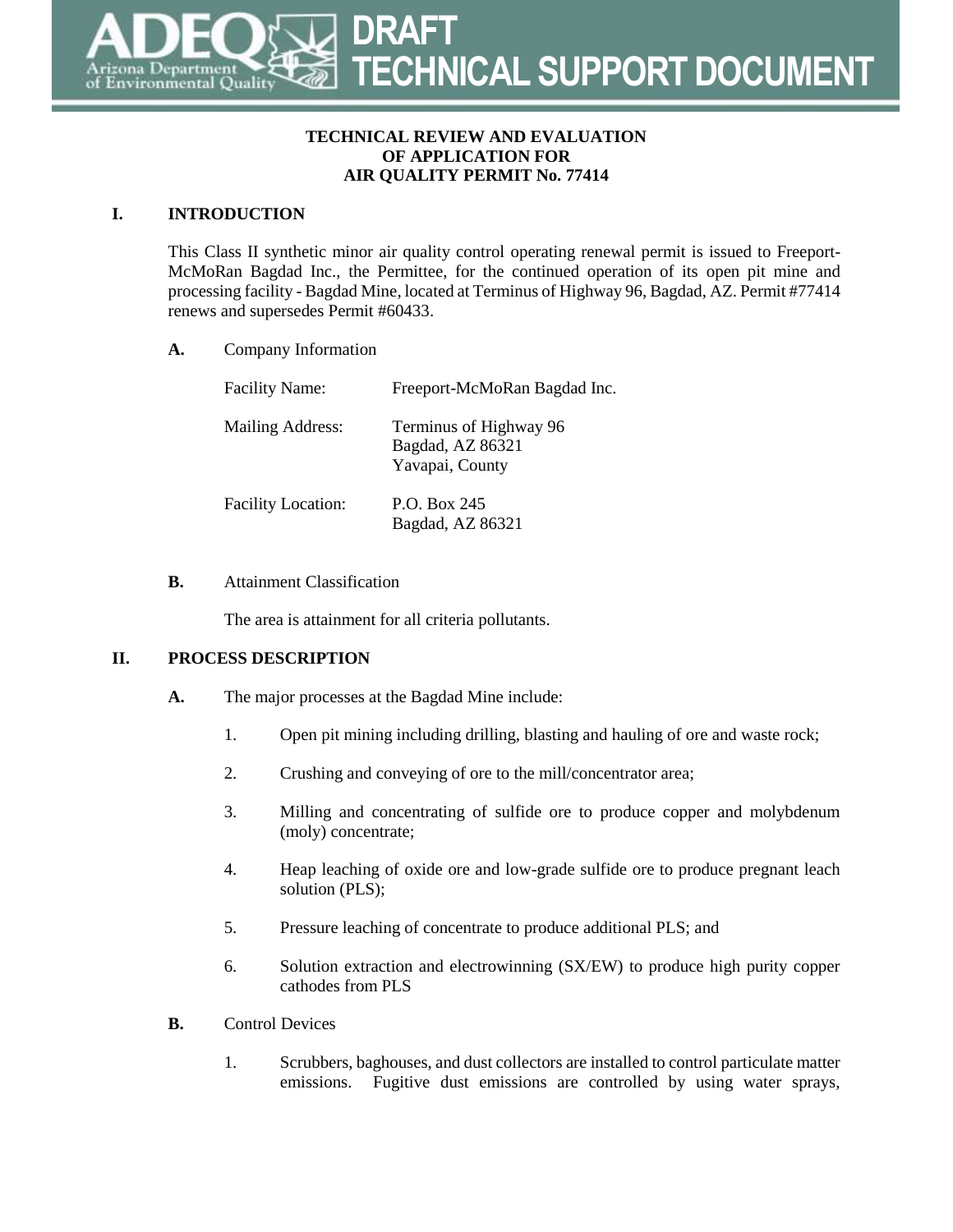surfactants water jets, foggers, inherent moisture content (including moisture from upstream water sprays), or other equivalent controls.

- 2. Packed scrubbers, a flare, tank covers, and submerged filling devices are used to control volatile organic compound (VOC) emissions from the steam deoiler and the gasoline tanks.
- 3. Foam, blankets, surfactants, brushes, thermal retention balls, water foggers, or other effective means are used to control sulfuric acid from the SX/EW process.

#### **III. COMPLIANCE HISTORY**

During the five-year permit term that the Bagdad Mine operated under Permit No. 60433, the facility had sixteen (16) performance tests, three (3) physical inspections, and eight (8) compliance certification reviews. This facility is in compliance with the applicable permit conditions and no air quality cases or violations were issued during the permit term.

#### **IV. EMISSIONS**

The facility's PTE is provided in Table 1 below:

| <b>Pollutant</b>           | <b>Primary Operating</b><br>Scenario*<br><b>Emissions</b><br>(tons per year) | <b>Alternate Operating</b><br>Scenario 1*<br><b>Emissions</b><br>(tons per year) |
|----------------------------|------------------------------------------------------------------------------|----------------------------------------------------------------------------------|
| NO <sub>x</sub>            | 43.96                                                                        | 43.96                                                                            |
| $PM_{10}$                  | 85.51                                                                        | 91.00                                                                            |
| PM <sub>2.5</sub>          | 65.15                                                                        | 82.13                                                                            |
| CO                         | 62.28                                                                        | 62.28                                                                            |
| SO <sub>2</sub>            | 1.33                                                                         | 1.33                                                                             |
| VOC                        | 29.37                                                                        | 29.37                                                                            |
| <b>HAPs</b>                | 10.41                                                                        | 10.41                                                                            |
| <b>Greatest Single HAP</b> | 5.55 (carbon disulfide $CS_2$ )                                              | 5.55 (carbon disulfide $CS_2$ )                                                  |

**Table 1: Potential to Emit \***

\* Emissions from Alternate Operating Scenarios 3 through 5 are either equal to or are less than these two operating scenarios such that they are not included in the PTE totals. Emissions from Alternate Operating Scenario 2 are greater than or equal to the Primary Operating Scenario and AOS1 such that they are included in the PTE totals.

#### **V. APPLICABLE REGULATIONS**

Table 3 identifies applicable regulations and verification as to why that standard applies.

| Unit                         | <b>Control Device</b> | Rule                 | <b>Discussion</b>          |
|------------------------------|-----------------------|----------------------|----------------------------|
| Metallic Mineral             | Scrubbers; dust       | A.A.C. R18-2-702.B.3 | These standards apply to   |
| <b>Processing Operations</b> | collectors; water     | A.A.C. R18-2-702.C   | existing nonferrous metals |
|                              | sprays, surfactants,  | A.A.C. R18-2-721.B.1 | industry sources under     |
|                              | water jets, foggers,  | A.A.C. R18-2-721.B.2 | A.A.C. R18-2-721 and       |
|                              | inherent moisture     | A.A.C. R18-2-721.D   | metallic mineral           |
|                              | content (including)   | A.A.C. R18-2-721.F   | processing plant affected  |

#### **Table 2: Applicable Regulations**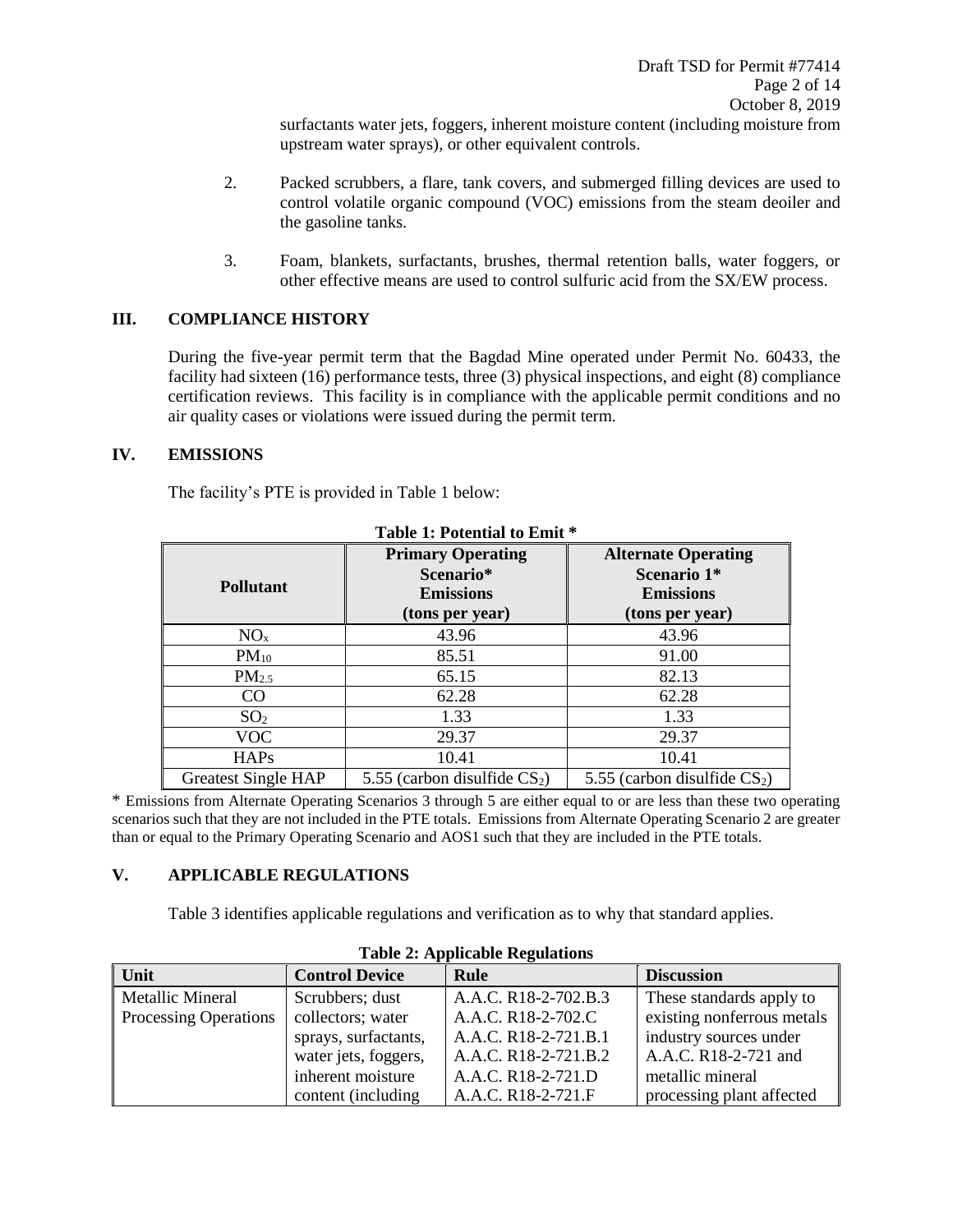Draft TSD for Permit #77414 Page 3 of 14 October 8, 2019

|                                        |                                          |                           | $OUUUUU$ , 201,                                          |
|----------------------------------------|------------------------------------------|---------------------------|----------------------------------------------------------|
|                                        | moisture from                            | 40 CFR 60.8               | facilities under 40 CFR 60                               |
|                                        | upstream water                           | 40 CFR 60.11              | Subpart LL.                                              |
|                                        | sprays), and other                       | 40 CFR 60.382             |                                                          |
|                                        | equivalent controls.                     | 40 CFR 60.384             |                                                          |
|                                        |                                          | 40 CFR 60.385(a)-(d)      |                                                          |
|                                        |                                          | 40 CFR 60.386             |                                                          |
| <b>Unclassified Sources</b>            | Enclosures;                              | A.A.C. R18-2-702.B.3      | These standards apply to                                 |
| Subject to A.A.C.                      | scrubbers;                               | A.A.C. R18-2-702.C        | unclassified sources.                                    |
| R18-2-730                              | baghouses; water                         | A.A.C. R18-2-730.A.1      |                                                          |
|                                        | sprays, water jets,                      | A.A.C. R18-2-730.B        |                                                          |
|                                        | foggers, inherent                        | A.A.C. R18-2-730.D        |                                                          |
|                                        | moisture content,                        | A.A.C. R18-2-730.F        |                                                          |
|                                        | and other equivalent                     | A.A.C. R18-2-730.G        |                                                          |
|                                        | controls;                                | A.A.C. R18-2-730.H        |                                                          |
|                                        | covers on tanks;                         |                           |                                                          |
|                                        | thermal retention                        |                           |                                                          |
|                                        | balls or equivalent<br>method to control |                           |                                                          |
|                                        |                                          |                           |                                                          |
|                                        | acid emissions, flare<br>N/A             | A.A.C. R18-2-724.B        |                                                          |
| Boilers, Steam<br>Generators, Heaters, |                                          | A.A.C. R18-2-724.C        | These standards apply to<br>fossil-fuel fired industrial |
| <b>And Furnaces</b>                    |                                          | A.A.C. R18-2-724.E        |                                                          |
|                                        |                                          | A.A.C. R18-2-724.G        | equipment under A.A.C.<br>R18-2-724 and small            |
|                                        |                                          | A.A.C. R18-2-724.J        | industrial steam                                         |
|                                        |                                          | 40 CFR 60.48c(g) and (i)  | generating units under 40                                |
|                                        |                                          |                           | CFR 60 Subpart Dc.                                       |
| Nonmetallic Mineral                    | Water sprays,                            | A.A.C. R18-2-702.B        | These standards apply to                                 |
| Processing operations                  | surfactants, water                       | A.A.C. R18-2-702.C        | existing gravel or crushed                               |
|                                        | jets, foggers,                           | A.A.C. R18-2-722.D        | stone processing plants                                  |
|                                        | inherent moisture                        | A.A.C. R18-2-722.E        | under A.A.C. R18-2-722                                   |
|                                        | content (including                       | A.A.C. R18-2-722.F        | and nonmetallic mineral                                  |
|                                        | moisture from                            | A.A.C. R18-2-722.G        | processing plants under 40                               |
|                                        | upstream water                           | 40 CFR 60.11              | CFR 60 Subpart OOO.                                      |
|                                        | sprays), and other                       | 40 CFR 60.672(b) and      |                                                          |
|                                        | equivalent controls                      | (d)                       |                                                          |
|                                        |                                          | 40 CFR 60.674(b)          |                                                          |
|                                        |                                          | 40 CFR 60.675(c)(1) and   |                                                          |
|                                        |                                          | (3)                       |                                                          |
|                                        |                                          | 40 CFR $60.675(e)(1)$ and |                                                          |
|                                        |                                          | (2)                       |                                                          |
|                                        |                                          | 40 CFR 60.675(g)          |                                                          |
|                                        |                                          | 40 CFR 60.676(b)(1)       |                                                          |
|                                        |                                          | 40 CFR 60.676(f), (h),    |                                                          |
|                                        |                                          | and $(i)$                 |                                                          |
| Emergency                              | N/A                                      | A.A.C.R18-2-719.B         | These standards apply to                                 |
| Reciprocating Internal                 |                                          | A.A.C.R18-2-719.C         | existing stationary rotating                             |
| <b>Combustion Engines</b>              |                                          | A.A.C.R18-2-719.E         | machinery under A.A.C.                                   |
| (RICEs)                                |                                          | A.A.C.R18-2-719.F         | R18-2-719, compression-                                  |
|                                        |                                          | A.A.C.R18-2-719.H         | ignition (CI) internal                                   |
|                                        |                                          | A.A.C.R18-2-719.I         | combustion engines (ICE)                                 |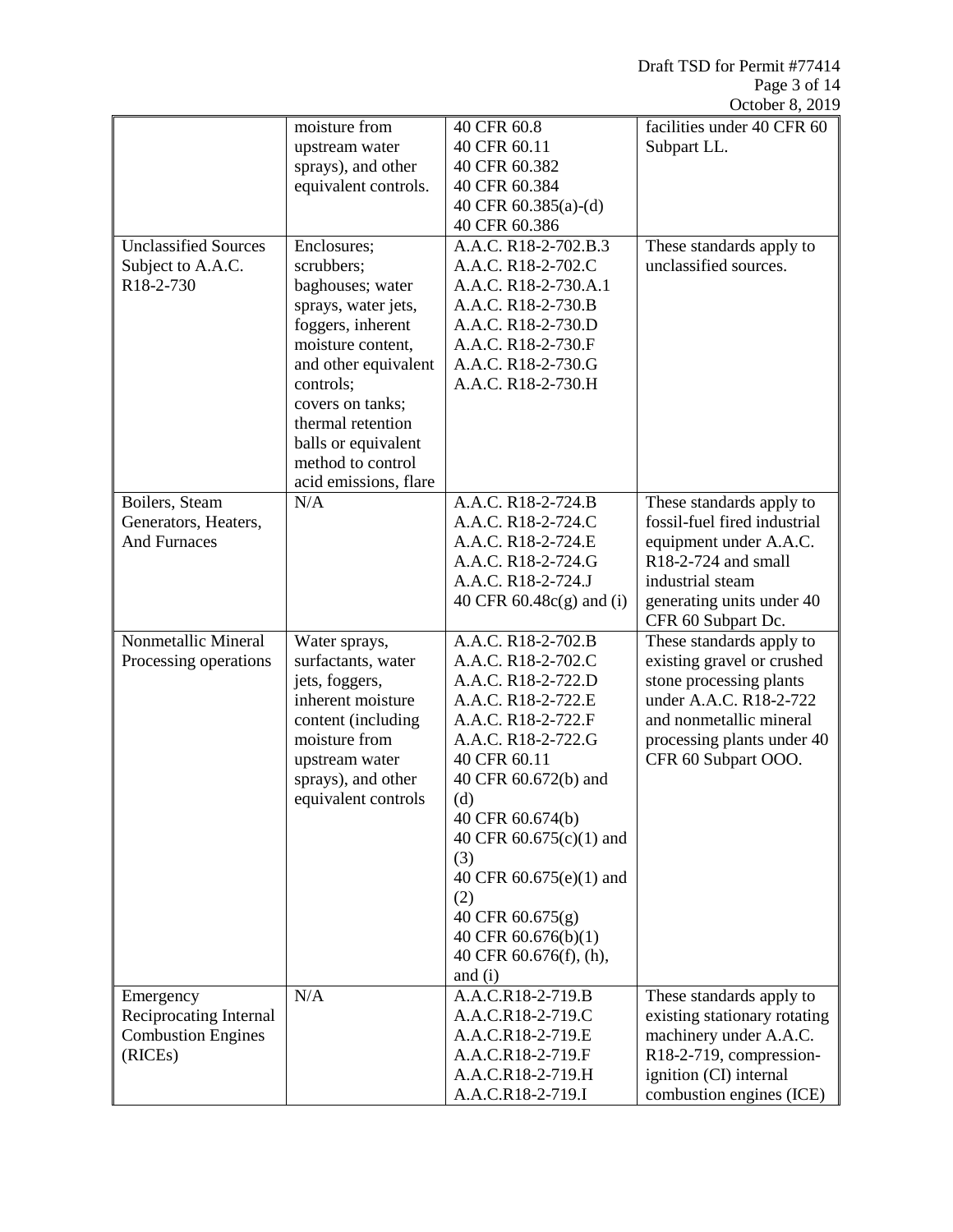|                            |     |                                     | October 8, 2019            |
|----------------------------|-----|-------------------------------------|----------------------------|
|                            |     | A.A.C.R18-2-719.J                   | under 40 CFR 60 Subpart    |
|                            |     | 40 CFR 60.4202(a)(2)                | IIII, spark-ignition (SI)  |
|                            |     | 40 CFR 60.4205(b)                   | ICE under 40 CFR 60        |
|                            |     | 40 CFR 60.4206                      | Subpart JJJJ, existing     |
|                            |     | 40 CFR 60.4207(b)                   | emergency engines under    |
|                            |     | 40 CFR 60.4209(a)                   | 40 CFR 63 Subpart ZZZZ,    |
|                            |     | 40 CFR 60.4211(a), (c),             | and new emergency          |
|                            |     | $(f)$ , and $(g)$                   | engines under 40 CFR 63    |
|                            |     | 40 CFR 60.4214(b) and               | Subpart ZZZZ               |
|                            |     | (d)                                 |                            |
|                            |     | 40 CFR $60.4231(a)(4)$              |                            |
|                            |     | 40 CFR 60.4231(c)                   |                            |
|                            |     | 40 CFR 60.4233(a), (c),             |                            |
|                            |     | $(d)$ , and $(e)$                   |                            |
|                            |     | 40 CFR 60.4234                      |                            |
|                            |     | 40 CFR 60.4237(b) and               |                            |
|                            |     | (c)                                 |                            |
|                            |     | 40 CFR 60.4243(a), (b),             |                            |
|                            |     | $(d)$ , $(e)$ , and $(f)$           |                            |
|                            |     | 40 CFR 60.4245(a), (b),             |                            |
|                            |     | $(d)$ , and $(e)$                   |                            |
|                            |     | 40 CFR 63.6603(a)                   |                            |
|                            |     | 40 CFR 63.6604(b)<br>40 CFR 63.6605 |                            |
|                            |     | 40 CFR 63.6625(e), (f),             |                            |
|                            |     | (h), (i), and (j)                   |                            |
|                            |     | 40 CFR 63.6640(a) and               |                            |
|                            |     | (f)                                 |                            |
|                            |     | 40 CFR $63.6645(a)(5)$              |                            |
|                            |     | 40 CFR 63.6650(a) and               |                            |
|                            |     | (h)                                 |                            |
|                            |     | 40 CFR 63.6655(e) and               |                            |
|                            |     | (f)                                 |                            |
|                            |     | 40 CFR $63.6660(a)-(c)$             |                            |
|                            |     | 40 CFR 63.6590(c)                   |                            |
|                            |     |                                     |                            |
| <b>Gasoline Storage</b>    | N/A | A.A.C. R18-2-710.B                  | These standards apply to   |
| Tanks Subject to           |     | A.A.C.R18-2-710.D                   | the gasoline storage tanks |
| A.A.C R18-2-710 and        |     | A.A.C. R18-2-710.E.1                | and the gasoline           |
| <b>Gasoline Dispensing</b> |     | 40 CFR $63.11111(a)$ , (b),         | dispensing facilities.     |
| Facilities Subject to      |     | $(c), (d), (e), (h), (i),$ and      |                            |
| <b>NESHAP Subpart</b>      |     | (i)                                 |                            |
| CCCCCC                     |     | 40 CFR 63.11112(a)                  |                            |
|                            |     | 40 CFR 63.11113(c)                  |                            |
|                            |     | 40 CFR 63.11115                     |                            |
|                            |     | 40 CFR 63.11116(a), (b),            |                            |
|                            |     | and $(d)$                           |                            |
|                            |     | 40 CFR 63.11117(a), (b),            |                            |
|                            |     | $(c)$ , $(d)$ , and $(e)$           |                            |
|                            |     | 40 CFR 63.11124(a)(1)               |                            |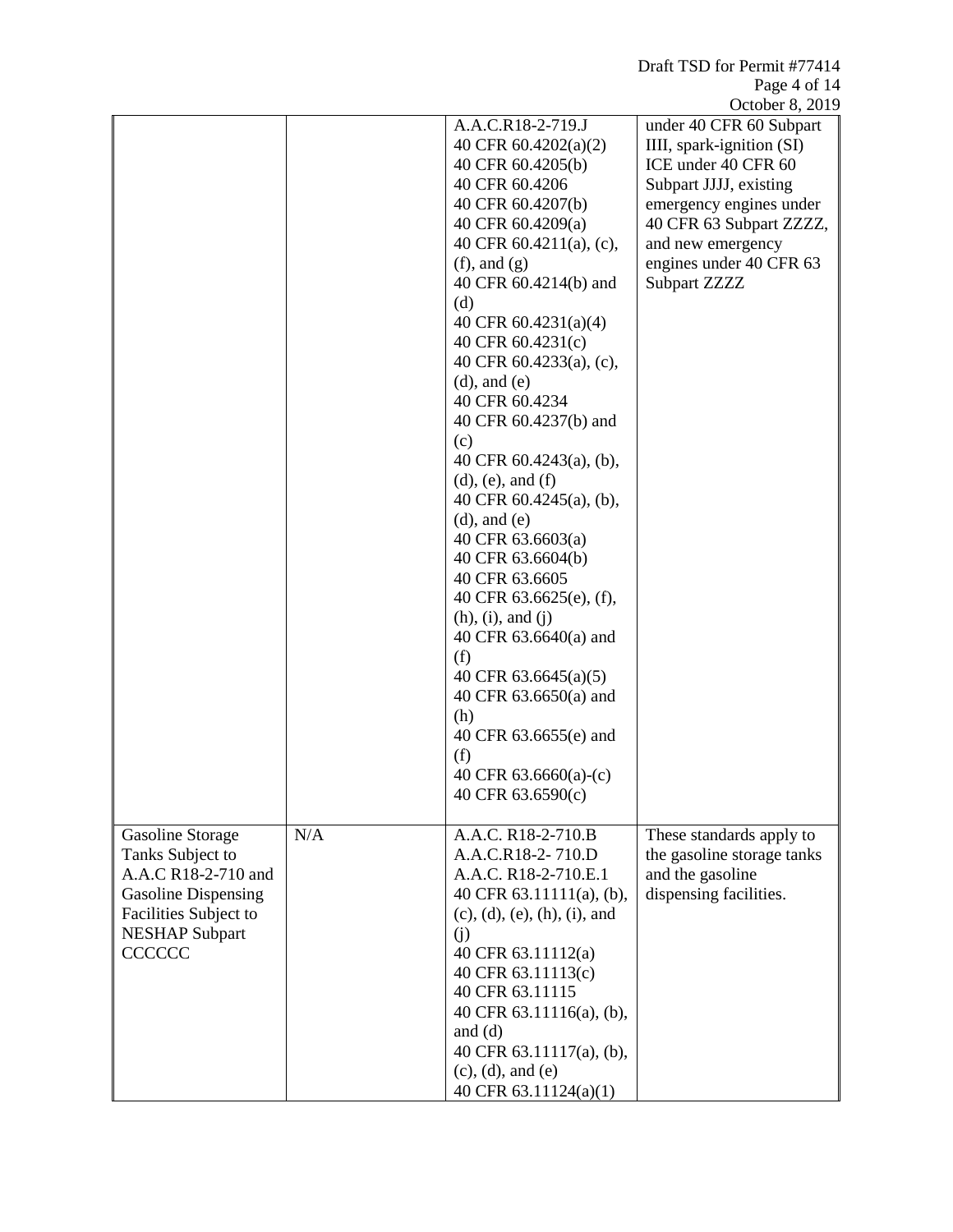|                                     |                                                                                                             | 40 CFR 63.11124(a)(2)                  |                                                                                                   |
|-------------------------------------|-------------------------------------------------------------------------------------------------------------|----------------------------------------|---------------------------------------------------------------------------------------------------|
|                                     |                                                                                                             | 40 CFR 63.11125(d)                     |                                                                                                   |
|                                     |                                                                                                             | 40 CFR 63.11126(b)                     |                                                                                                   |
|                                     |                                                                                                             | 40 CFR 63.11132                        |                                                                                                   |
| Fugitive dust sources               | Water Trucks, Dust<br>Suppressants, gravel<br>application, paving,<br>sweeping, or an<br>equivalent control | A.A.C. R18-2 Article 6                 | These standards are<br>applicable to all fugitive<br>dust sources at the facility.                |
| <b>Abrasive Blasting</b>            | Wet blasting;<br>Dust collecting<br>equipment;<br>Other approved<br>methods                                 | A.A.C. R-18-2-702<br>A.A.C. R-18-2-726 | These standards are.<br>applicable to any abrasive<br>blasting operation.                         |
| <b>Spray Painting</b>               | Enclosures                                                                                                  | A.A.C. R18-2-702<br>A.A.C. R-18-2-727  | This standard is applicable<br>to any spray painting<br>operation.                                |
| Demolition/renovation<br>operations | N/A                                                                                                         | A.A.C. R18-2-1101.A.12                 | This standard is applicable<br>to any asbestos related<br>demolition or renovation<br>operations. |

# **VI. PREVIOUS PERMIT AND CONDITIONS**

**A.** Previous Permit Conditions

Table 4 compares the sections in Permit #60433 with the conditions in this renewal permit:

| <b>Section No.</b>                      |                | <b>Determination</b> | <b>Comments</b>                                                                                                                |  |
|-----------------------------------------|----------------|----------------------|--------------------------------------------------------------------------------------------------------------------------------|--|
|                                         | <b>Revised</b> | <b>Delete</b>        |                                                                                                                                |  |
| Att. " $A$ "                            | X              |                      | <b>General Provisions:</b><br>Revised to represent the most recent template language                                           |  |
| Att. "B"<br>Section I                   | X              |                      | Facility wide requirements:<br>Revised to represent the most recent template language                                          |  |
| Att. "B"<br>Sections II<br>and III      | X              |                      | Section II and III were combined and updated as a new<br>Section II - Metallic Mineral Processing Operations                   |  |
| Att. "B"<br><b>Sections IV</b><br>and V | X              |                      | Section IV and V were combined and updated as a new<br>Section IV - Boilers, Steam Generators, Heaters, and<br><b>Furnaces</b> |  |
| Att. "B"<br>Sections VI<br>and VII      | X              |                      | Section VI and VII were combined and updated as a new<br>Section V - Nonmetallic Mineral Processing Operations                 |  |
| Att. "B"<br><b>Section VIII</b>         | X              |                      | Unclassified Sources Subject to A.A.C. R18-2-730 - this<br>section was updated and now is Section III                          |  |
| Att. "B"<br>Section IX                  | X              |                      | <b>Emergency Reciprocating Internal Combustion Engines -</b><br>this section was updated and now is Section VI                 |  |

|  |  |  | <b>Table 4: Previous Permit Conditions</b> |
|--|--|--|--------------------------------------------|
|--|--|--|--------------------------------------------|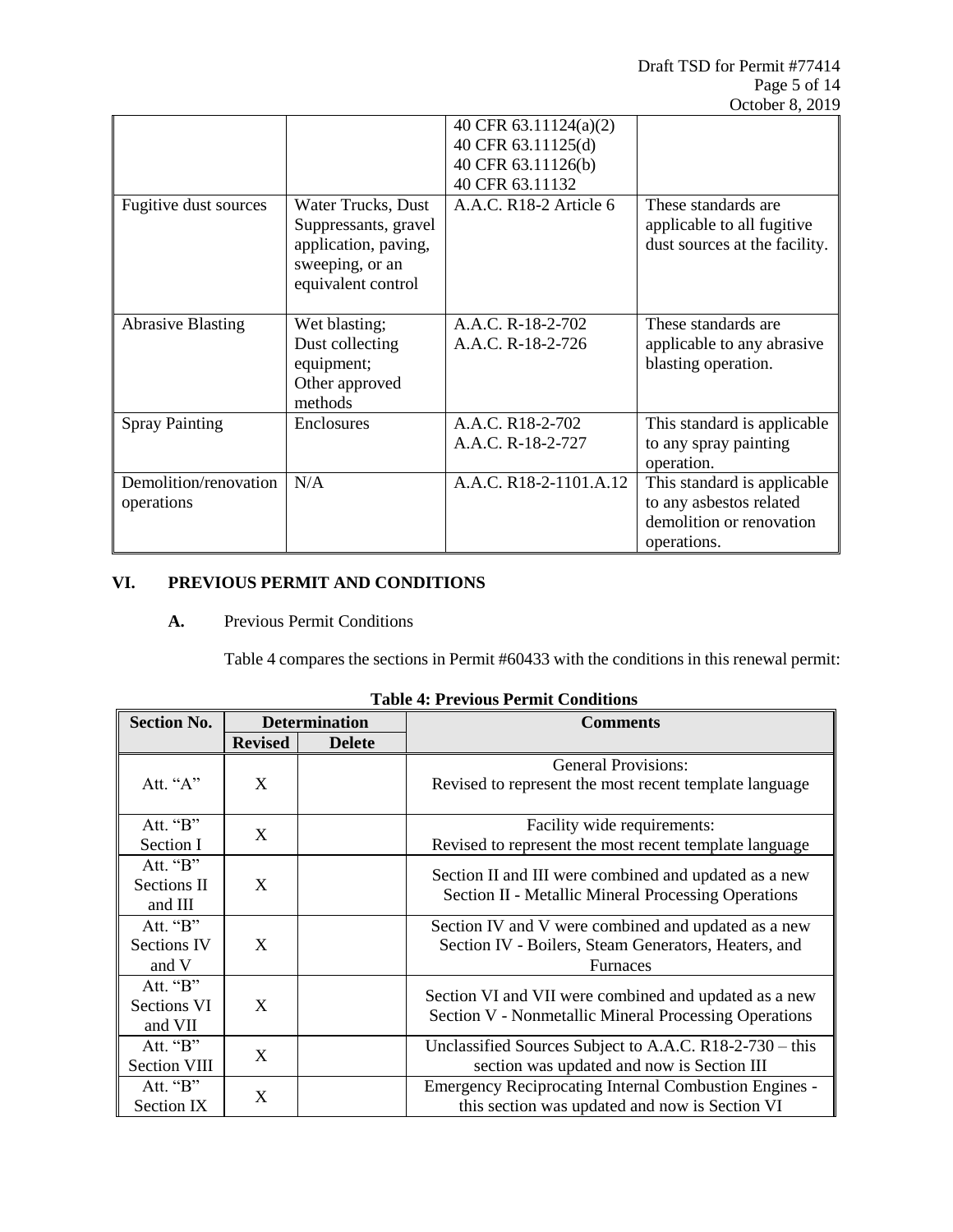| <b>Section No.</b>            |                | <b>Determination</b><br><b>Comments</b> |                                                                                                                                                                                                                   |
|-------------------------------|----------------|-----------------------------------------|-------------------------------------------------------------------------------------------------------------------------------------------------------------------------------------------------------------------|
|                               | <b>Revised</b> | <b>Delete</b>                           |                                                                                                                                                                                                                   |
| Att. "B"<br>Section X         | X              |                                         | Gasoline Storage Tanks And Gasoline Dispensing Facilities<br>this - section was updated and now is Section VII                                                                                                    |
| Att. B<br><b>Section XI</b>   | X              |                                         | Fugitive Dust Requirements – Revised to represent most<br>recent template language and now is Section VIII                                                                                                        |
| Att. B<br><b>Section XII</b>  |                | X                                       | Mobile Source Requirements - Deleted as ADEQ has no<br>authority to regulate mobile sources. The fugitive dust<br>emissions from mobile sources are now addressed in the<br>Section "Fugitive Dust Requirements". |
| Att. B<br><b>Section XIII</b> | X              |                                         | Other Periodic Activities - Revised to represent most recent<br>template language and now is Section IX                                                                                                           |
| Att. " $C$ "                  | X              |                                         | <b>Equipment List:</b><br>Revised to reflect the most recent equipment operating at<br>the facility and to include equipment information provided.                                                                |
| Att. "D"                      | X              |                                         | Added - Processes with Voluntary Emission Limitations                                                                                                                                                             |

## **VII. MONITORING, RECORDKEEPING, AND REPORTING REQUIREMENTS**

- **A.** Facility Wide
	- 1. Along with the annual compliance certification, the Permittee is required to submit reports of all monitoring activities required by the permit.
	- 2. The Permittee is required to maintain, on-site, records of the manufacturersupplied operations and maintenance instructions and/or an Operation and Maintenance Plan for all equipment listed in the permit.
- **B.** Metallic Mineral Processing Operations
	- 1. Metallic Mineral Processing Subject to A.A.C. R18-2-721
		- a. The Permittee is required to keep records of the daily process rate and hours of operation of all material handling facilities.
		- b. Except for the Rock Breaker (RB), the Permittee shall conduct the periodic opacity monitoring method specified in Condition I.C on a monthly basis for all emission units.
	- 2. Metallic Mineral Processing Subject to NSPS 40 CFR 60 Subpart LL
		- a. The Permittee is required to operate a monitoring device to continuously measure the change in pressure of the gas stream through each operating scrubber subject to the particulate matter standard. The Permittee must record this measurement weekly.
		- b. The Permittee is required to operate a monitoring device to continuously measure the scrubbing liquid flow rate to each operating scrubber subject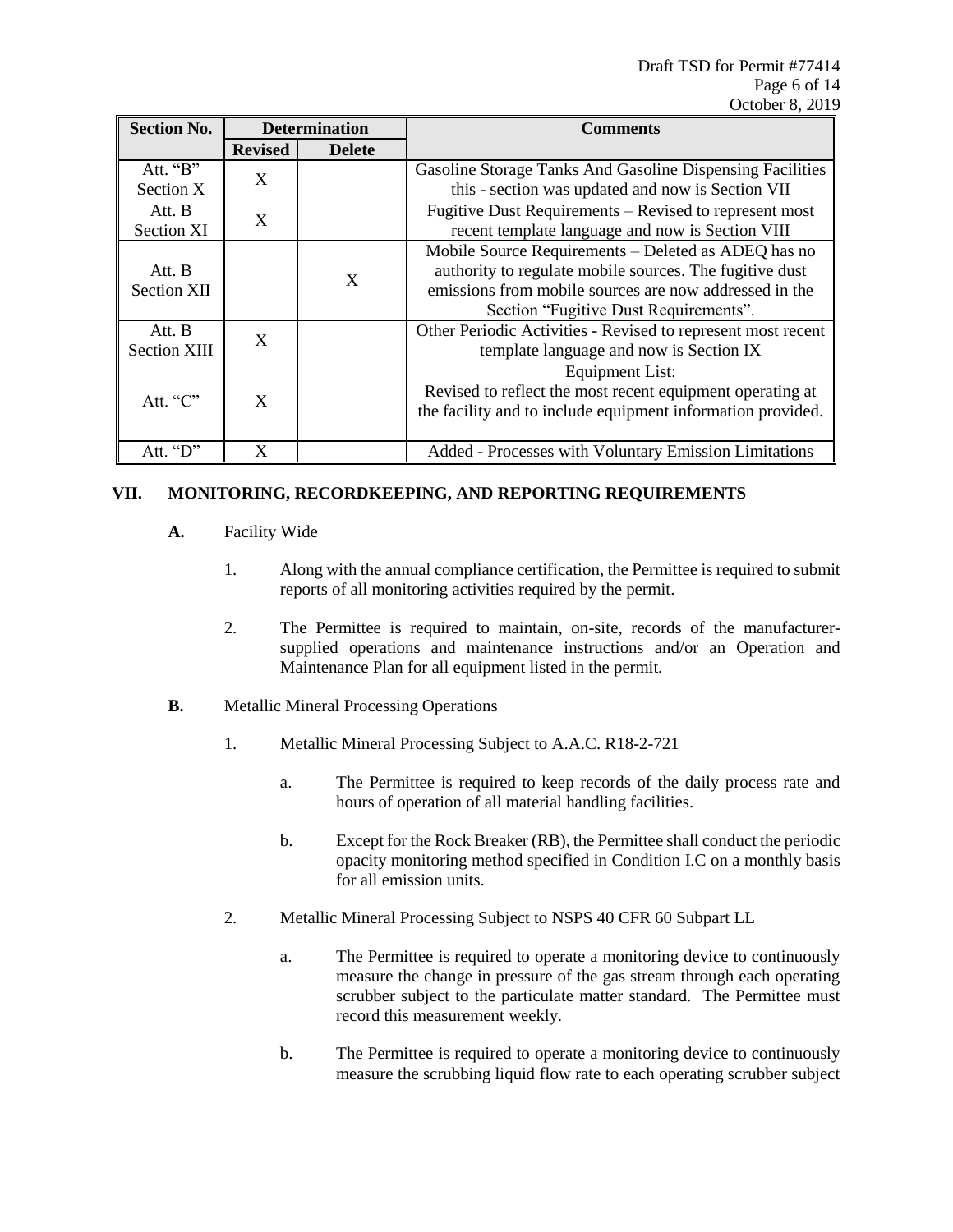to the particulate matter standard. The Permittee must record this measurement weekly.

- c. After the initial performance test of a wet scrubber, the Permittee is required to submit semiannual reports to the Director of occurrences when the measurements of the scrubber pressure loss (or gain) or liquid flow rate differ by more than  $\pm 30\%$  from the average obtained during the most recent performance test.
- d. The Permittee is required to conduct the periodic opacity monitoring method specified in Condition I.C on a monthly basis for all emission units subject to an opacity standard.
- 3. For all Alternate Operating Scenarios, the Permittee is required to, contemporaneously with making the change from one operating scenario to another, record in a log a record of the scenario under which it is operating.
- **C.** Unclassified Sources Subject to A.A.C. R18-2-730
	- 1. Primary Venturi Scrubber CH-02 and Secondary Venturi Scrubber CH-03
		- a. The Permittee is required to calibrate, maintain, and operate a monitoring device for the continuous measurement of the change in pressure of the gas stream through the scrubbers (when in operation). The Permittee must record this measurement weekly.
		- b. The Permittee is required to calibrate, maintain, and operate a monitoring device for the continuous measurement of the scrubbing liquid flow rate to the scrubbers (when in operation). The Permittee must record this measurement weekly.
		- c. The Permittee is required to submit semiannual reports to the Director of occurrences when the measurements of the scrubber pressure loss (or gain) or liquid flow rate differ by more than  $\pm 30\%$  from the average obtained during the most recent performance test.
	- 2. Packed Scrubber 1 and Packed Scrubber 2
		- a. The Permittee is required to calibrate, maintain, and operate a monitoring device for the continuous measurement of the scrubbing liquid flow rate to the scrubbers (when in operation). The Permittee must record this measurement weekly.
		- b. The Permittee is required to submit semiannual reports to the Director of occurrences when the measurements of the liquid flow rate differ by more than  $\pm 30\%$  from the average obtained during the most recent performance test.
	- 3. Natural Gas Flare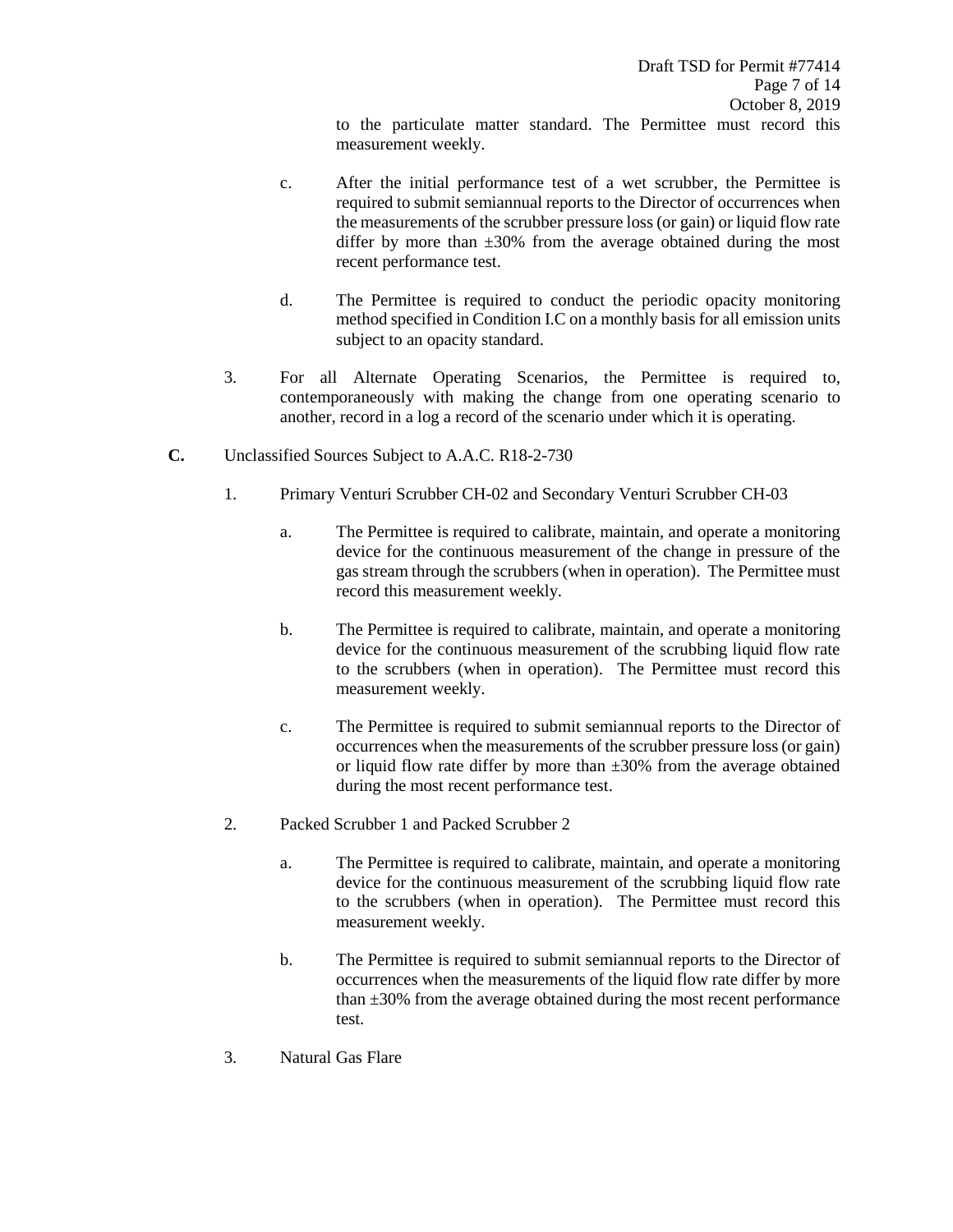- a. The Permittee is required to calibrate, maintain, and operate a thermocouple or any other equivalent device for the continuous measurement of temperature in the Natural Gas Flare (M-F) chamber (when in operation).
- 4. The Permittee is required to conduct the periodic opacity monitoring method specified in Condition I.C in the permit on a monthly basis for the following emission units:
	- a. Transfer of Soda Ash to the Soda Ash Storage Bin (Process #047-9);
	- b. Transfer of Lime to Lime Storage Bin 1 (Process #007-3);
	- c. Transfer of Lime to Lime Storage Bin 2 (Process #007-4);
	- d. Delivery of Ammonium Nitrate Prill to Prill Bin 1 (Process #050-1); and
	- e. Delivery of Ammonium Nitrate Prill to Prill Bin 2 (Process #050-2)
- 5. The Permittee is required to keep a record of which technique is used to minimize emissions from the cells associated with Electrowinning - Main System (Process #011-1).
- **D.** Boilers, Steam Generators, Heaters, and Furnaces
	- 1. Equipment Subject to A.A.C. R18-2-724
		- a. The Permittee is required to conduct the periodic opacity monitoring method specified in Condition I.C in the permit on a monthly basis and maintain records of the sulfur content of the fuel being fired for the dieselfired equipment.
		- b. The Permittee is required to report all six-minute periods in which the opacity of any plume or effluent from the fuel burning equipment exceeds 15%.
	- 2. Equipment Subject to 40 CFR 60 Subpart Dc
		- a. For an affected facility that combusts only natural gas, the Permittee may elect to record and maintain monthly records of the amount of each fuel combusted and the total amount of fuel delivered during each calendar month. If not, the Permittee is required to record and maintain records of the amount of each fuel combusted during each operating day. As an alternative to meeting the requirement to record fuel combusted, for an affected facility that combusts only natural gas, the Permittee may elect to record and maintain records of the total amount of fuel delivered during each calendar month. The Permittee is required to maintain these records for a period of two years following the date of such record.
- **E.** Nonmetallic Mineral Processing Operations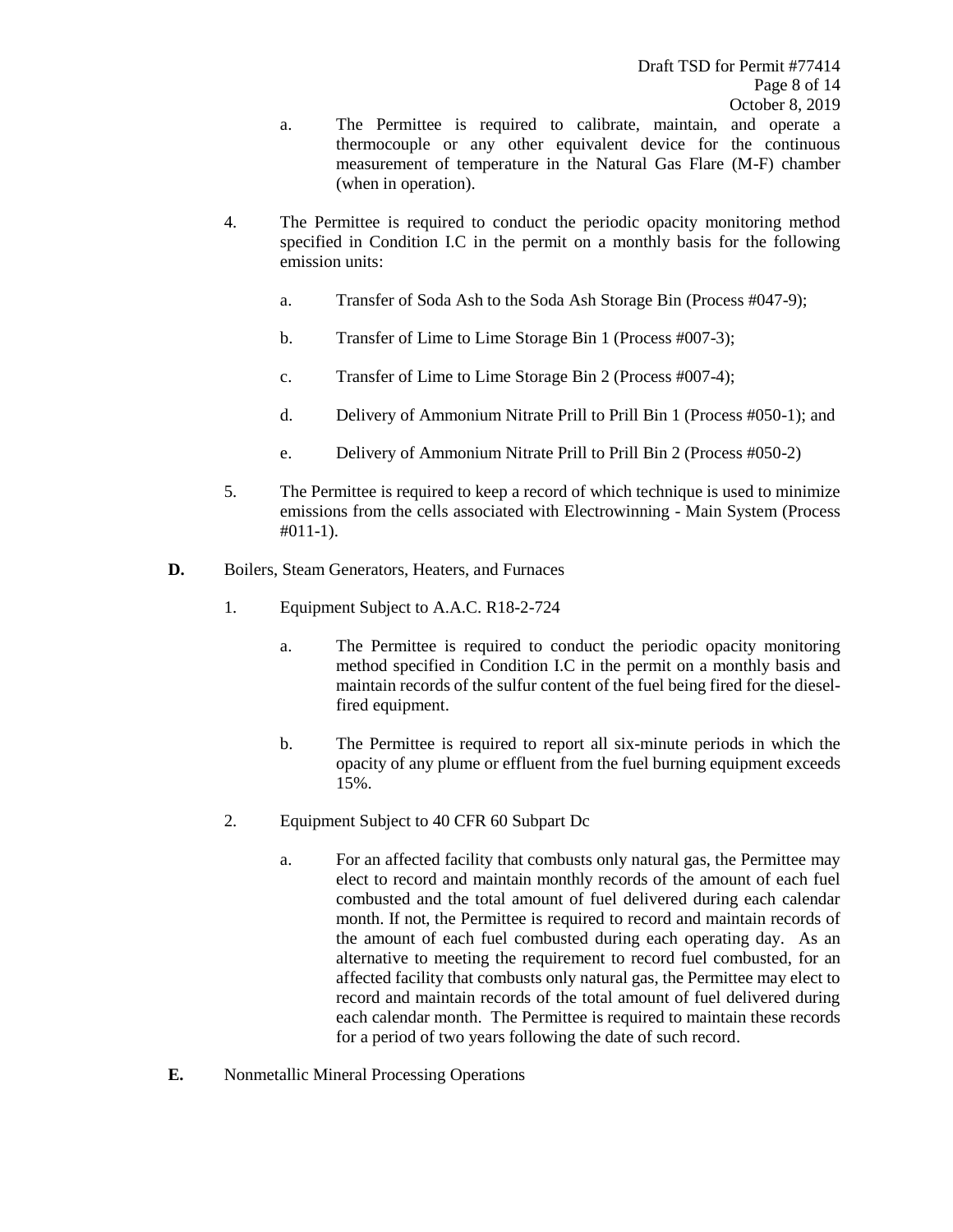- 1. Facilities Subject to A.A.C. R18-2-722
	- a. The Permittee is required to operate a monitoring device to measure the process weight of crushed stone produced. The Permittee must record this measurement daily.
	- b. The Permittee is required to conduct the periodic opacity monitoring method specified in Condition I.C**Error! Reference source not found.** in the permit on a monthly basis for all emission units.
- 2. Facilities Subject to NSPS Subpart OOO
	- a. For any affected facility that uses wet suppression to control emissions, the Permittee is required to perform monthly inspections to check that water is flowing to the discharge spray nozzles in the wet suppression system. The Permittee must record each inspection of the water spray nozzles, including the date of each inspection and any corrective actions taken.
	- b. If an affected facility that routinely uses wet suppression water sprays ceases operation of the water sprays or is using a control mechanism to reduce fugitive emissions other than water sprays during the monthly inspection (for example, water from recent rainfall), the logbook entry must specify the control mechanism being used instead of the water sprays.
	- c. The Permittee is required to submit to EPA a notification of the actual date of initial startup of each affected facility.
- **F.** Emergency Internal Reciprocating Combustion Engines
	- 1. Emergency Engines Subject to A.A.C. R18-2-719
		- a. The Permittee is required to conduct the periodic opacity monitoring method specified in Condition I.C in the permit on a monthly basis for all emission units.
		- b. The Permittee is required to keep appropriate records which demonstrate the daily sulfur content and lower heating value of the fuel fired in each engine and report to the Director any daily period during which the sulfur content of the fuel being fired exceeds 0.8%.
	- 2. New Emergency Engines Subject to 40 CFR 60 Subpart IIII
		- a. Starting with the model years in Table 5 of 40 CFR 60 Subpart IIII, if the emergency engine does not meet the standards applicable to nonemergency engines in the applicable model year, the Permittee is required to keep records of the operation of the engine in emergency and nonemergency service that are recorded through the non-resettable hour meter, and record the time of operation of the engine and the reason the engine was in operation during that time.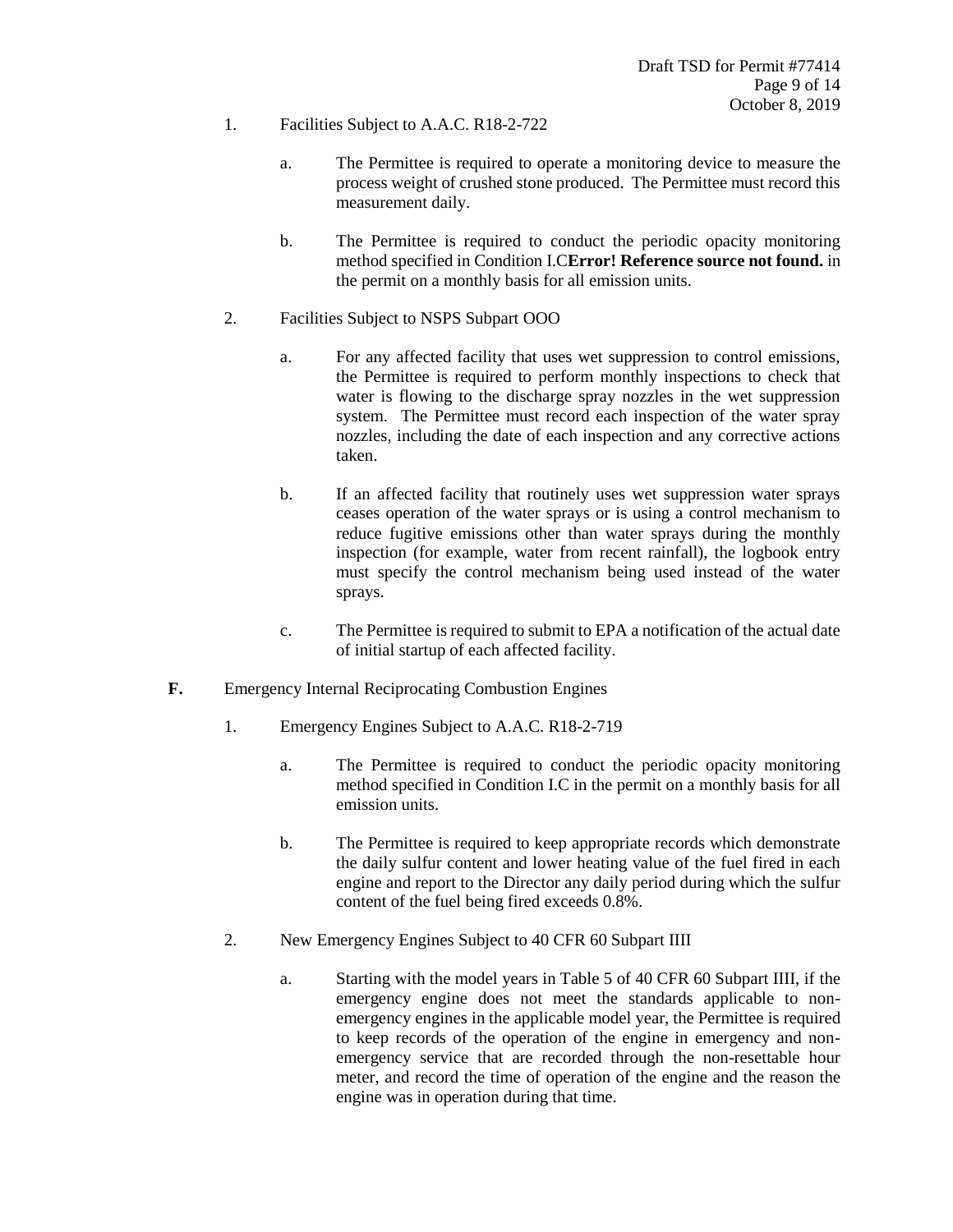- b. For an emergency stationary CI ICE with a maximum engine power more than 100 hp that operates for the purposes specified in Condition VI.B.4.f(4) in the permit, the Permittee is required to submit an annual report according to the requirements in 40 CFR 60.4214(d)(1) through 60.4214(d)(3).
- 3. New Emergency Engines Subject to 40 CFR 60 Subpart JJJJ
	- a. For each SI ICE, the Permittee is required to maintain records of the following:
		- (1) All notifications submitted to comply with 40 CFR 60 Subpart JJJJ and all documentation supporting any notification;
		- (2) Maintenance conducted on the engine;
		- (3) If the SI ICE is a certified engine, documentation from the manufacturer that the engine is certified to meet the emission standards in Condition VI.C.2 in the permit and information as required in 40 CFR Parts 90, 1048, 1054, and 1060 as applicable; and
		- (4) If the SI ICE is not a certified engine or is a certified engine operating in a non-certified manner and subject to Condition VI.C.4.a(2) in the permit, documentation that the engine meets the emission standards.
	- b. For all stationary SI emergency ICE greater than or equal to 130 hp and less than 500 hp manufactured on or after July 1, 2011 that do not meet the standards applicable to non-emergency engines, the Permittee is required to keep records of the hours of operation of the engine. For stationary SI emergency ICE greater than 25 hp and less than 130 hp manufactured on or after July 1, 2008, that do not meet the standards applicable to non-emergency engines, the Permittee is required to keep records of the hours of operation of the engine. Document how many hours are spent for emergency operation, including what classified the operation as emergency and how many hours are spent for non-emergency operation.
	- c. For stationary SI ICE that are subject to performance testing, the Permittee is required to submit a copy of each performance test as conducted in 40 CFR 60.4244 within 60 days after the test has been completed.
	- d. For an emergency stationary SI ICE with a maximum engine power more than 100 hp that operates for the purposes specified in Condition VI.C.3.c(4) in the permit, the Permittee is required to submit an annual report according to the requirements in 40 CFR  $60.4245(e)(1)$  through 40 CFR 60.4245(e)(3).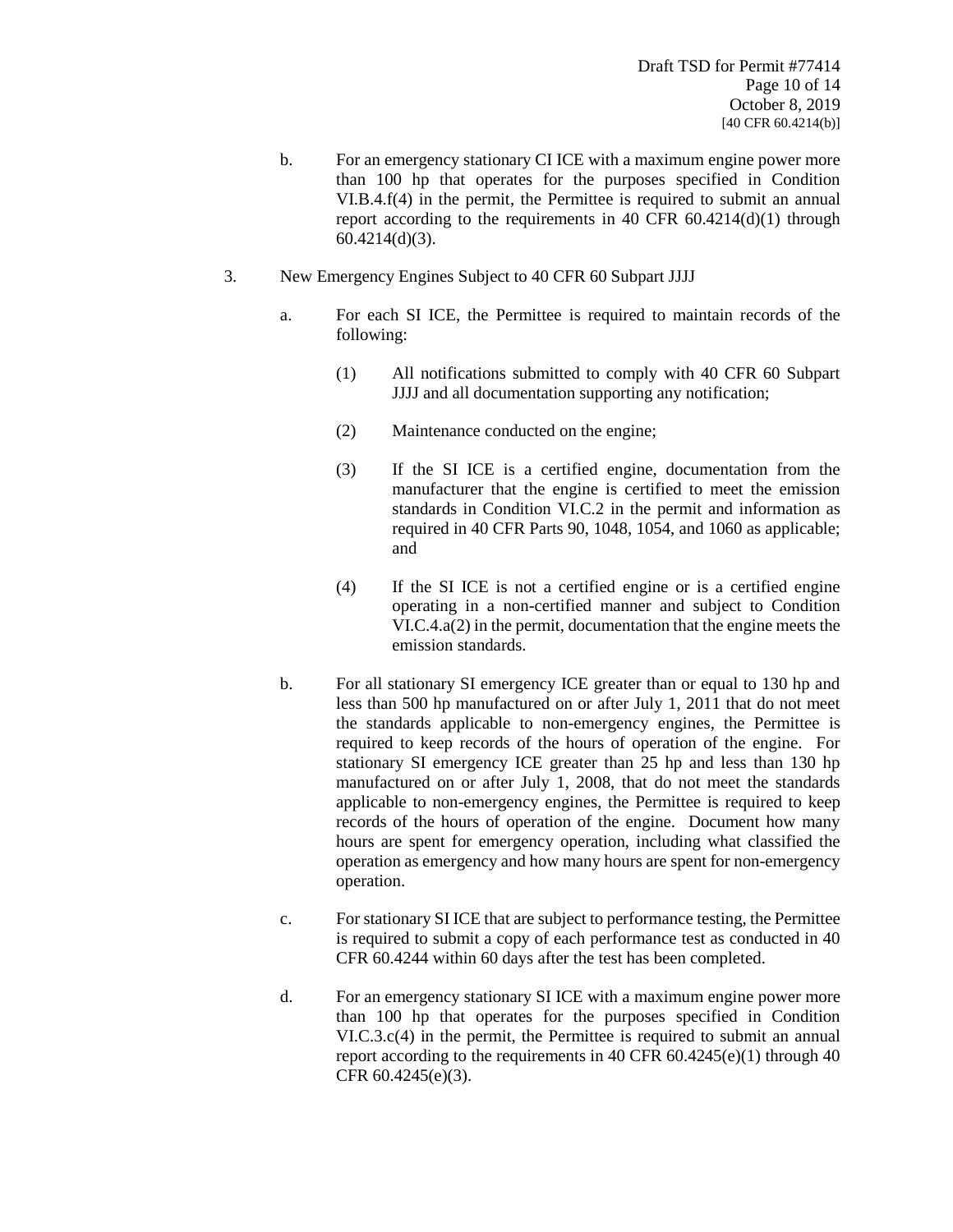- 4. Existing Emergency Engines Subject to 40 CFR 63 Subpart ZZZZ
	- a. If the engine does not meet the standards applicable to non-emergency engines, the Permittee is required to keep records of the hours of operation of the engine that is recorded through the non-resettable hour meter. Records shall include how many hours are spent for emergency operation, including what classified the operation as emergency, and how many hours are spent for non-emergency operation. If the engine is used for the purpose specified in Condition VI.D.4.d(4) in the permit, the Permittee is required to keep records of the date, start time, and end time of engine operation for this purpose.
	- b. For an emergency engine that operates for the purpose specified in Condition VI.D.4.d(4) in the permit, the Permittee is required to submit an annual report according to the requirements in  $40 \text{ CFR } 63.6650(h)(1)$ through 63.6650(h)(3).
	- c. If the Permittee elects to utilize the oil analysis program option in Condition VI.D.4.a(1) and Condition VI.D.4.b(1) in the permit, it is required to keep records of the parameters that are analyzed as part of the oil analysis program, the results of the analysis, and the oil changes for the engine.
	- d. The Permittee is required to keep records of the maintenance conducted on the engine in order to demonstrate that the engine and after-treatment control device (if any) was operated and maintained according to any developed maintenance plan.
	- e. The Permittee is required to keep each record in hard copy or electronic form for 5 years following the date of each occurrence, measurement, maintenance, corrective action, report, or record.
- **G.** Gasoline Storage Tanks and Gasoline Dispensing Facilities
	- 1. Gasoline Storage Tanks Subject to A.A.C. R18-2-710

For each petroleum liquid storage vessel, the Permittee is required to maintain a file of the type of petroleum liquid stored, the typical Reid vapor pressure of the petroleum liquid stored, the dates of storage, and dates when the tank is empty.

- 2. Gasoline Dispensing Facilities Subject to NESHAP Subpart CCCCCC
	- a. For each dispensing facility, the Permittee is required to keep records of monthly gasoline throughput.
	- b. The Permittee is required to record the occurrence and duration of equipment (process or control) malfunction along with the actions taken to restore the equipment to normal operation.
- **H.** Fugitive Dust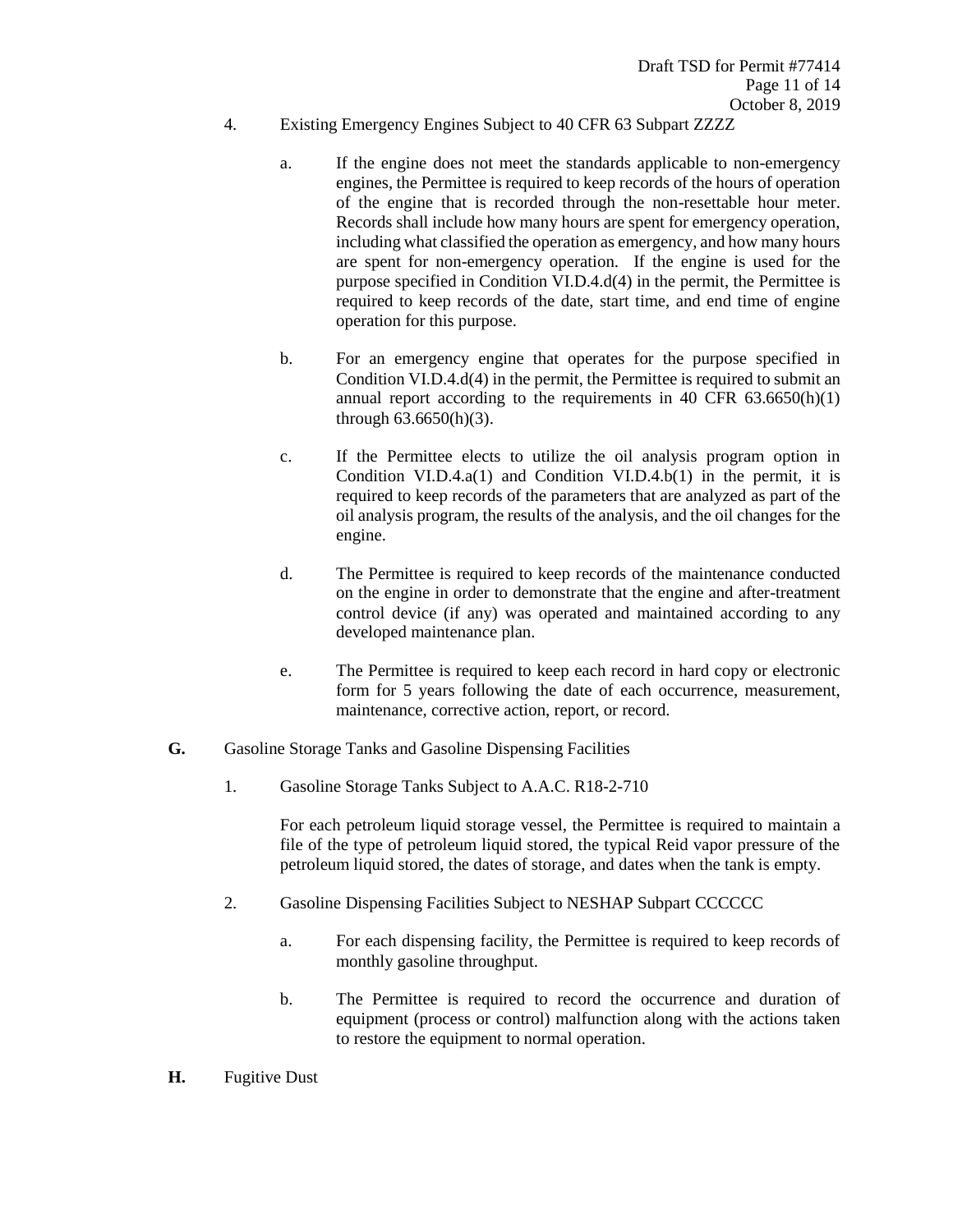- 1. The Permittee is required to keep record of the dates and types of dust control measures employed.
- 2. The Permittee is required to conduct the periodic opacity monitoring method specified in Condition I.C in the permit on a monthly basis for all emission units.
- **I.** Periodic Activities
	- 1. The Permittee is required to record the date, duration and pollution control measures of any abrasive blasting project.
	- 2. The Permittee is required to record the date, duration, quantity of paint used, any applicable Safety Data Sheets (SDS), and pollution control measures of any spray painting project.
	- 3. The Permittee is required to maintain records of all asbestos related demolition or renovation projects. The required records include the "NESHAP Notification for Renovation and Demolition Activities" form and all supporting documents.

## **VIII. TESTING REQUIREMENTS**

- **A.** Metallic Mineral Processing Operations
	- 1. Within 60 days of achieving the maximum production rate but no later than 180 days of the startup or restart, the Permittee is required to conduct performance tests for PM and  $PM_{10}$  on the stacks of the pollution control devices listed in Condition  $II.C.3.a(1)-(17)$  in the permit, to demonstrate compliance with the emission limits in Condition II.B.2.a **Error! Reference source not found.**and/or Condition II.C.2 in the permit.
	- 2. If the result of a performance test on the stack of a pollution control device listed in Condition II.C.3.a(1)-(17) is less than or equal to 35% of the applicable emission limits, the Permittee shall conduct a subsequent performance test for PM and PM10 on the stack of that pollution control device within two years (between 22 and 26 months from the date of the previous test). If the result of a performance test on the stack of a pollution control device listed in Condition II.C.3.a(1)-(17) is greater than 35% of the applicable emission limits, the Permittee shall conduct a subsequent performance test for PM and PM10 on the stack of that pollution control device within one year (between 11 and 13 months from the date of the previous test). The schedule of each subsequent test shall be reevaluated after every test.
	- 3. For the processes in Condition II.C.3.b(1)-(7) that are operational and have been tested previously, the Permittee is required to conduct performance tests for PM and PM<sup>10</sup> on the stacks of the associated pollution control devices a minimum of once during the permit term to demonstrate compliance with the emission limits in Condition II.B.2.a and/or Condition II.C.2 in the permit.
	- 4. If the results of the performance test required by Condition II.C.3.b are less than or equal to 70% of the applicable voluntary emission limits, no further testing is required for that control device during the permit term. If the result of any